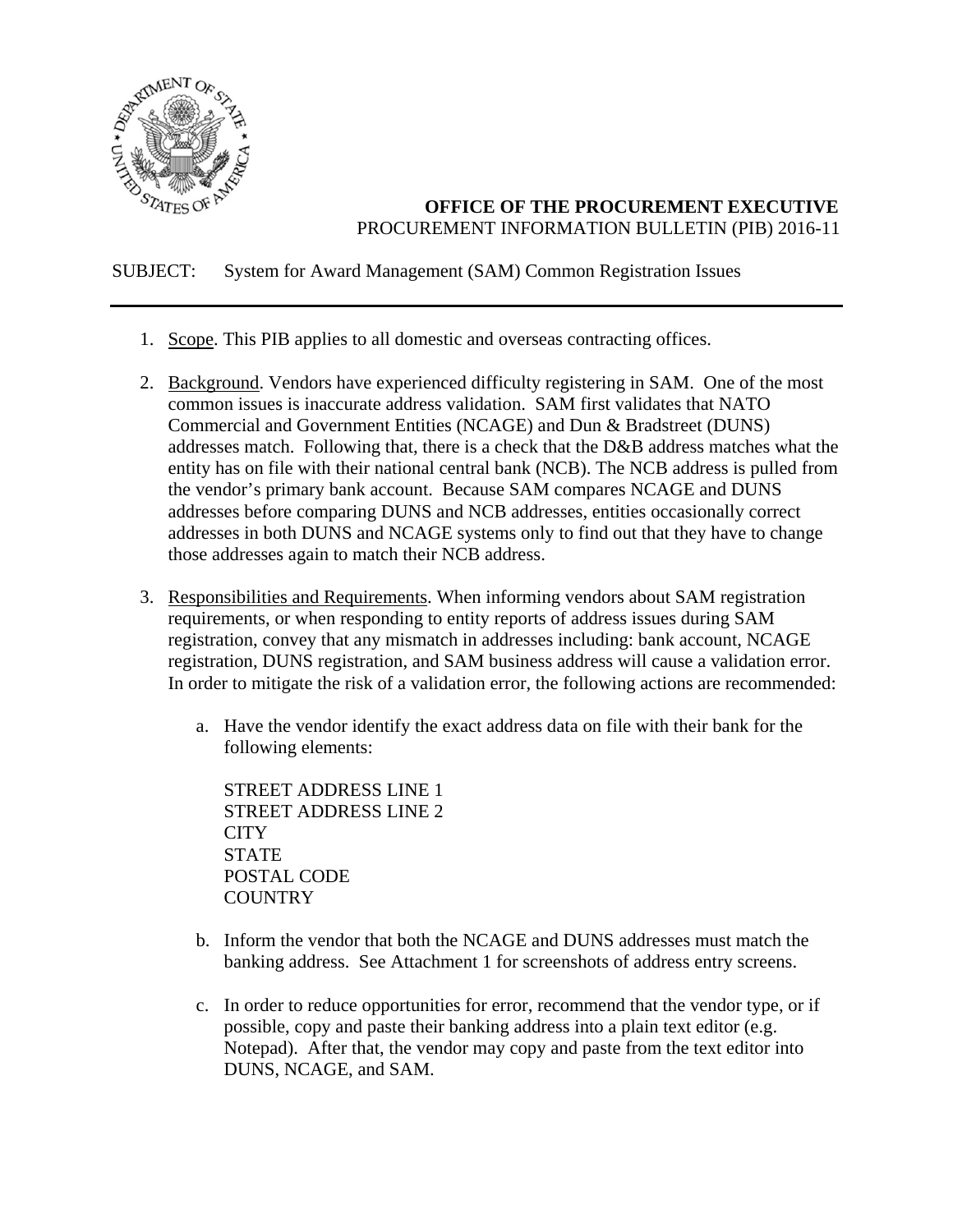Accented characters (e.g.  $\tilde{n}$ ,  $\acute{a}$ ,  $\dot{c}$ ) in banking address data will also cause a validation problem. If this situation exists, the entity should contact the Federal Service Desk (FSD) at 866-606-8220, report the problem, request that no action be taken and that the ticket be left open, then report the problem to Adam Butler in OPE.

See Attachment 2 for examples of address inconsistencies that will cause SAM validation errors.

- 4. Important Note: Vendors should never pay a fee to register in SAM.
- 5. Questions. Questions may be directed to Adam Butler at 703-516-1683 or butlerah@state.gov.

 $\frac{9-27-2016}{\text{Date}}$ 

Cong m. Rinha

Procurement Executive

Attachment(s):

- 1. Address Entry Screens
- 2. Examples of Errors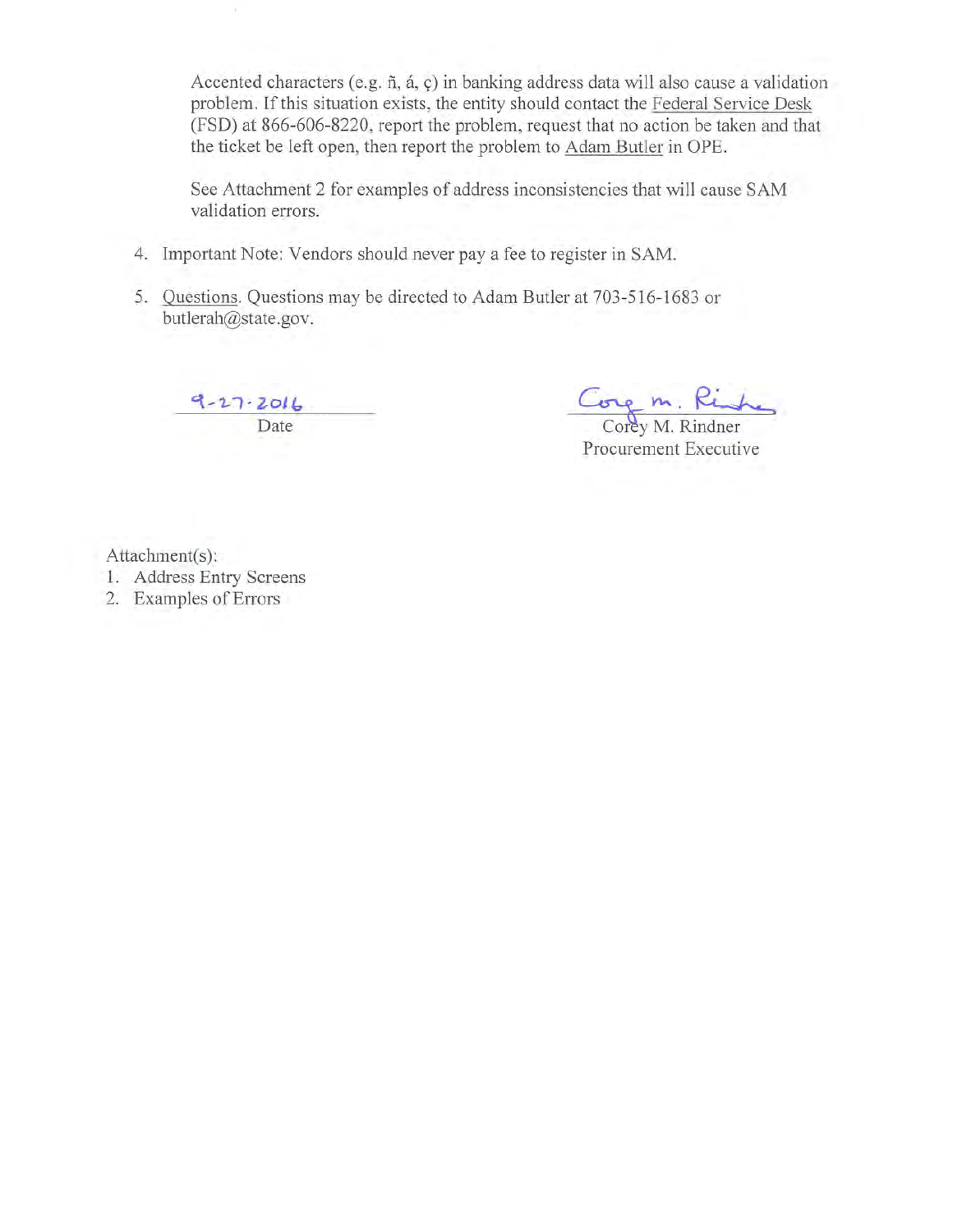Distribution:

A/OPE Staff All Overseas Heads of Contracting Activities All Directors, Regional Procurement Support Offices All Directors, Narcotics Affairs Sections OSDBU – George Price A – Joyce Barr L/BA – Dennis Gallagher FSI/SPAS/MTT – Bess Zelle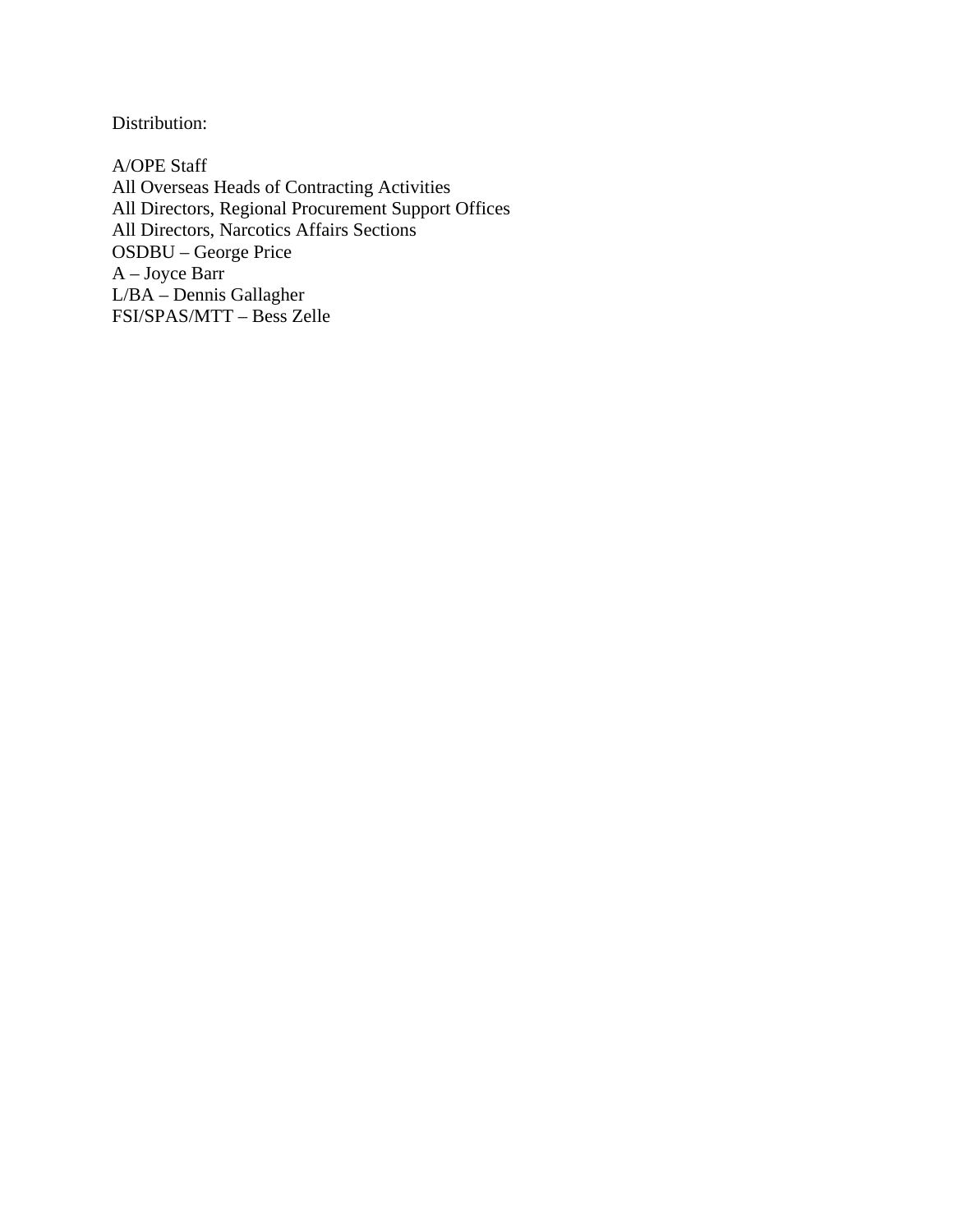Drafter: Adam H. Butler – A/OPE/PD (703-516-1683)

Network Location: O:\Cross Cutting Projects\PIB\2016\Draft PIBS\Common SAM Registration Issues

Clearances:

| A/OPE/PD – Eric Moore      | Cleared on $09/12/2016$ |  |
|----------------------------|-------------------------|--|
| A/OPE/EAD - Polly Donnelly | Cleared on $09/13/2016$ |  |
| $L/BA - Dennis$ Gallagher  | Cleared on $09/23/2016$ |  |
| OSDBU – George Price       | Cleared on $09/26/2016$ |  |
| A/LM/AQM - Ray Bouford     | Cleared on $09/12/2016$ |  |
| A/FO – Deidra Reid         | Cleared on $09/26/2016$ |  |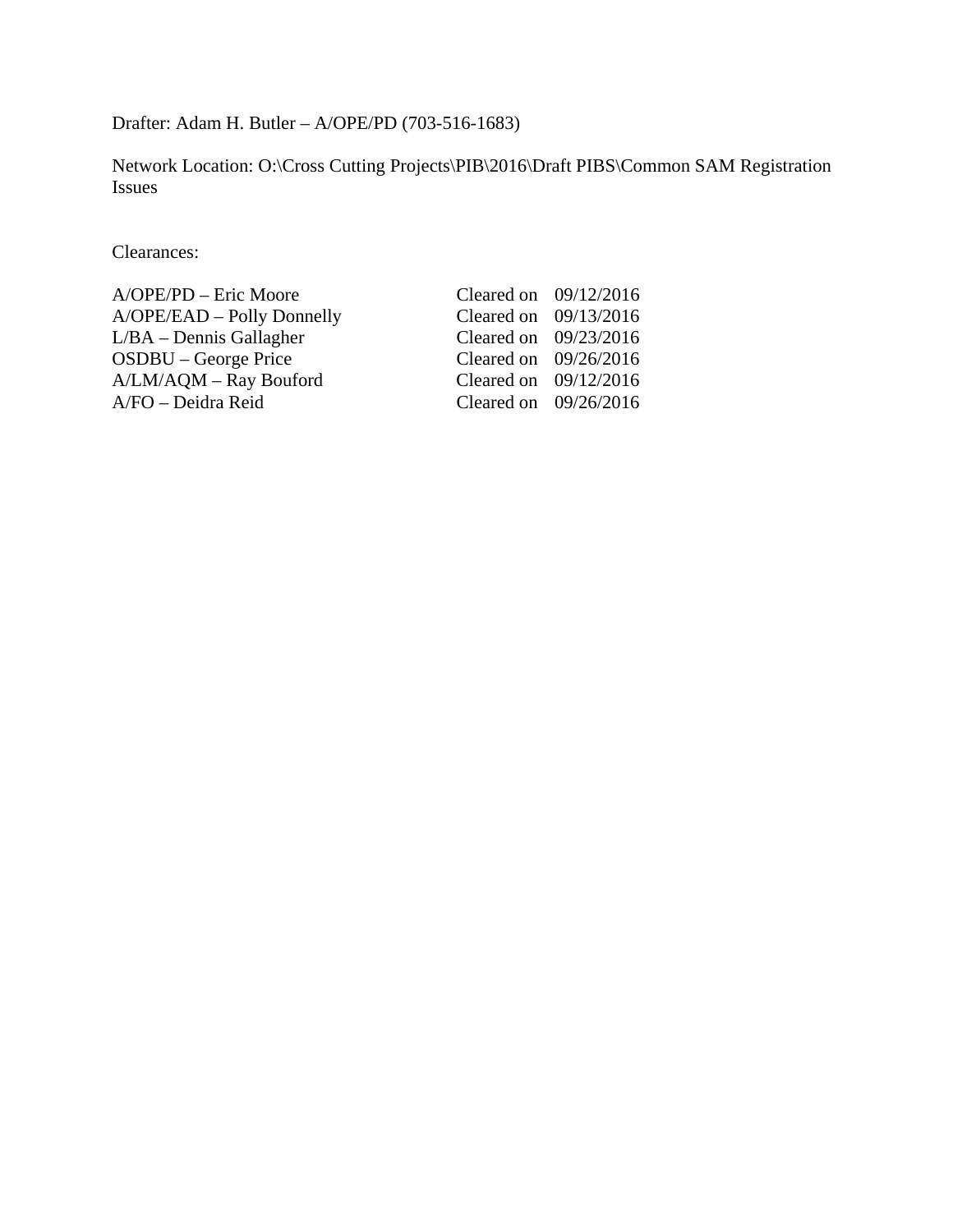DUNS Physical Address Data in SAM (This SAM.gov screen requires vendors to enter their address so that it matches the Physical Address in DUNS exactly) (SAM.gov)

| Purpose of Registration        |                                                          | Page Description<br>Please enter the information associated with the unique identifier of the entity you want to register, i.e. the information for the |  |  |
|--------------------------------|----------------------------------------------------------|---------------------------------------------------------------------------------------------------------------------------------------------------------|--|--|
| <b>Core Data</b>               | DUNS Number you were assigned by Dun & Bradstreet (D&B). |                                                                                                                                                         |  |  |
|                                |                                                          |                                                                                                                                                         |  |  |
| $\rightarrow$ DUNS Information |                                                          | Mandatory fields are marked with an asterisk or star symbol. Complete all mandatory fields before continuing to the next page.                          |  |  |
| Verify DUNS Information        |                                                          |                                                                                                                                                         |  |  |
| Business Information<br>⊕      | <b>Unique Identifier:</b>                                |                                                                                                                                                         |  |  |
| CAGE or NCAGE Code             |                                                          |                                                                                                                                                         |  |  |
| Ownership Details<br>۰         | DUNS Number: <sup>+</sup>                                |                                                                                                                                                         |  |  |
| Predecessor Details            |                                                          | If you don't already have one, you can request a DUNS Number for FREE from Dun & Bradstreet (D&B). For help, U.S. entities can                          |  |  |
| General Information            |                                                          | contact D&B at 1-866-705-5711 or govt@dnb.com. International entities can email SAMhelp@dnb.com.                                                        |  |  |
| Financial Information<br>Θ     |                                                          |                                                                                                                                                         |  |  |
| Executive Compensation         | <b>Entity Name:</b>                                      |                                                                                                                                                         |  |  |
| Questions                      | D&B Legal Business Name:*                                |                                                                                                                                                         |  |  |
| Proceedings Questions          |                                                          |                                                                                                                                                         |  |  |
| Information Opt-Out<br>Θ       | <b>DUNS Physical Address:</b>                            |                                                                                                                                                         |  |  |
| Review Core Data               |                                                          | Please enter the physical address associated with this DUNS number. Your SAM registration will not be activated if you used a mailing                   |  |  |
| Assertions                     | address to get your DUNS Number.                         |                                                                                                                                                         |  |  |
|                                | Address Line 1:*                                         |                                                                                                                                                         |  |  |
| Representations and            |                                                          |                                                                                                                                                         |  |  |
| Certifications                 | Address Line 2:                                          |                                                                                                                                                         |  |  |
| Points of Contact              | City: <sup>*</sup>                                       |                                                                                                                                                         |  |  |
|                                | State/Province:"                                         | Please select a value<br>۷.                                                                                                                             |  |  |
| Submit Certification           |                                                          |                                                                                                                                                         |  |  |
|                                | ZIP/Postal Code:"                                        |                                                                                                                                                         |  |  |
| <b>BACK TO USER DASHBOARD</b>  | Country:"                                                | <b>UNITED STATES</b>                                                                                                                                    |  |  |
|                                |                                                          |                                                                                                                                                         |  |  |
|                                | <b>CANCEL</b>                                            | <b>PREVIOUS</b><br><b>NEXT</b>                                                                                                                          |  |  |

# SAM DUNS Physical Address Data (showing validation against DUNS data feed) (SAM.gov)

| Purpose of Registration       | <b>Page Description</b><br>Please carefully review the information retrieved from Dun & Bradstreet (D&B) for your entity's DUNS Number. Once you select<br>Save and Continue on this page, the information from D&B will appear in your entity's registration. You cannot change this<br>information in SAM. If the information returned from D&B is incorrect, please select Cancel and go to D&B to make the necessary |                                                |  |  |
|-------------------------------|--------------------------------------------------------------------------------------------------------------------------------------------------------------------------------------------------------------------------------------------------------------------------------------------------------------------------------------------------------------------------------------------------------------------------|------------------------------------------------|--|--|
| Core Data                     |                                                                                                                                                                                                                                                                                                                                                                                                                          |                                                |  |  |
| DUNS Information              | updates.                                                                                                                                                                                                                                                                                                                                                                                                                 |                                                |  |  |
| Verify DUNS<br>Information    |                                                                                                                                                                                                                                                                                                                                                                                                                          |                                                |  |  |
| Business Information          |                                                                                                                                                                                                                                                                                                                                                                                                                          |                                                |  |  |
| CAGE or NCAGE Code            | If D&B sent you confirmation that your updates were completed more than 24 hours ago, and you don't see the updated information<br>displayed under "Details Returned from D&B," select the "Refresh D&B Data" button.<br><b>REFRESH D&amp;B DATA</b>                                                                                                                                                                     |                                                |  |  |
| Ownership Details<br>۰        |                                                                                                                                                                                                                                                                                                                                                                                                                          |                                                |  |  |
| Predecessor Details<br>۰      |                                                                                                                                                                                                                                                                                                                                                                                                                          |                                                |  |  |
| General Information           | <b>Details Entered by the User</b>                                                                                                                                                                                                                                                                                                                                                                                       | Details Returned from D&B                      |  |  |
| Financial Information         | DUNS:<br>123456789                                                                                                                                                                                                                                                                                                                                                                                                       | DUNS:<br>123456789                             |  |  |
| Executive Compensation        | Legal Business Name:<br><b>Test University</b>                                                                                                                                                                                                                                                                                                                                                                           | Legal Business Name:<br><b>Test University</b> |  |  |
| Opestions.                    |                                                                                                                                                                                                                                                                                                                                                                                                                          |                                                |  |  |
| Proceedings Questions         | Doing Business As:<br>(none)                                                                                                                                                                                                                                                                                                                                                                                             | Doing Business As:<br>$(n$ cae $)$             |  |  |
| Information Opt-Out           | Address Line 1:<br><b>High Street</b>                                                                                                                                                                                                                                                                                                                                                                                    | Address Line 1:<br><b>High Street</b>          |  |  |
| Review Core Data<br>۰         | Address Line 2:                                                                                                                                                                                                                                                                                                                                                                                                          | Address Line 2:                                |  |  |
| Assertions                    | Oxford<br>City:                                                                                                                                                                                                                                                                                                                                                                                                          | Oxford<br>City:                                |  |  |
| Representations and           | Oxfordshire<br>State:                                                                                                                                                                                                                                                                                                                                                                                                    | Oxfordshire<br>State:                          |  |  |
| Certifications                |                                                                                                                                                                                                                                                                                                                                                                                                                          |                                                |  |  |
| Points of Contact             | ZIP/Postal Code:<br>OX14AJ                                                                                                                                                                                                                                                                                                                                                                                               | ZIP/Postal Code:<br>OX14AJ                     |  |  |
|                               | UNITED KINGDOM<br>Country:                                                                                                                                                                                                                                                                                                                                                                                               | UNITED KINGDOM<br>Country:                     |  |  |
| Submit Certification          |                                                                                                                                                                                                                                                                                                                                                                                                                          |                                                |  |  |
|                               | <b>CANCEL</b>                                                                                                                                                                                                                                                                                                                                                                                                            | <b>SAVE AND CONTINUE</b>                       |  |  |
| <b>BACK TO USER DASHBOARD</b> |                                                                                                                                                                                                                                                                                                                                                                                                                          |                                                |  |  |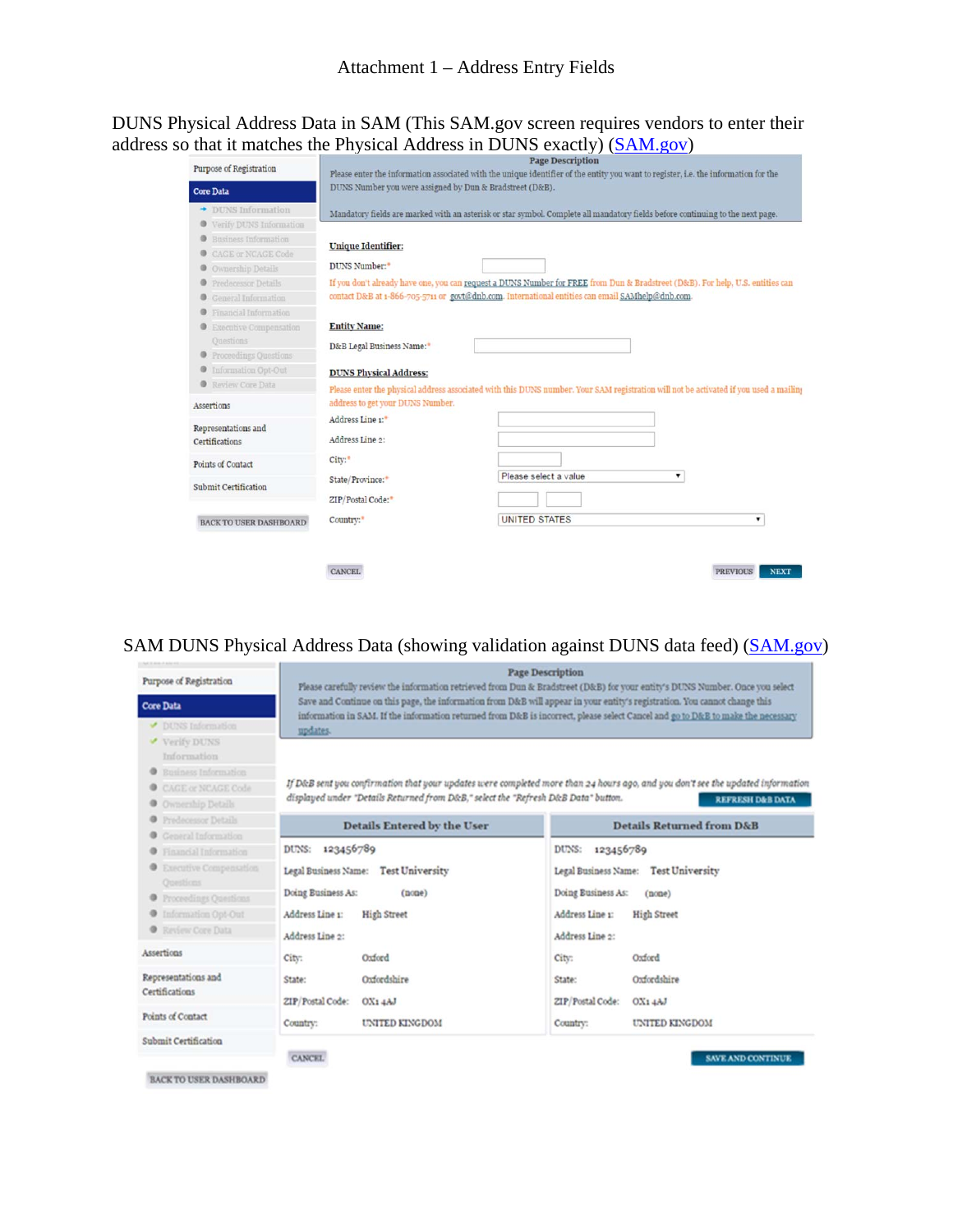# NCAGE Address Data Entry screen (https://eportal.nspa.nato.int)

|                                                                                                                                                                                                                                                                                                | eng $\vee$                                                                                                                                                                         |
|------------------------------------------------------------------------------------------------------------------------------------------------------------------------------------------------------------------------------------------------------------------------------------------------|------------------------------------------------------------------------------------------------------------------------------------------------------------------------------------|
| <b>NATO Codification Tools</b>                                                                                                                                                                                                                                                                 | <b>VATO SUPPORT AND PROCUREMENT AGENCY</b>                                                                                                                                         |
| NMCRL Offline CAGE/NCAGE Code Request<br>NMCRL-WEB                                                                                                                                                                                                                                             | ACodP2/3                                                                                                                                                                           |
| <b>CAGE/NCAGE Code Request</b><br>Home                                                                                                                                                                                                                                                         |                                                                                                                                                                                    |
|                                                                                                                                                                                                                                                                                                |                                                                                                                                                                                    |
| This link is to a document that explains CAGE/NCAGE procedures. It also includes the process as they relate to registering in and updating data in U.S. System for Award<br>contains points of contact for CAGE/NCAGE matters for the National Codification Bureaus.<br><b>Search Criteria</b> | Management (SAM). We highly recommend organizations trying to do business with the U.S. Federal government read the document and follow the instructions. The document also<br>9.1 |
| When the search is done, the "Request New" button will become available.                                                                                                                                                                                                                       |                                                                                                                                                                                    |
| <b>CAGE/NCAGE Code</b>                                                                                                                                                                                                                                                                         | <b>Postal Code</b>                                                                                                                                                                 |
| <b>Organization Name</b>                                                                                                                                                                                                                                                                       | <b>Phone Number</b>                                                                                                                                                                |
| Country                                                                                                                                                                                                                                                                                        | <b>Identification Number (IDN)</b>                                                                                                                                                 |
| City                                                                                                                                                                                                                                                                                           |                                                                                                                                                                                    |
| <b>Results</b>                                                                                                                                                                                                                                                                                 |                                                                                                                                                                                    |
|                                                                                                                                                                                                                                                                                                | Request New                                                                                                                                                                        |

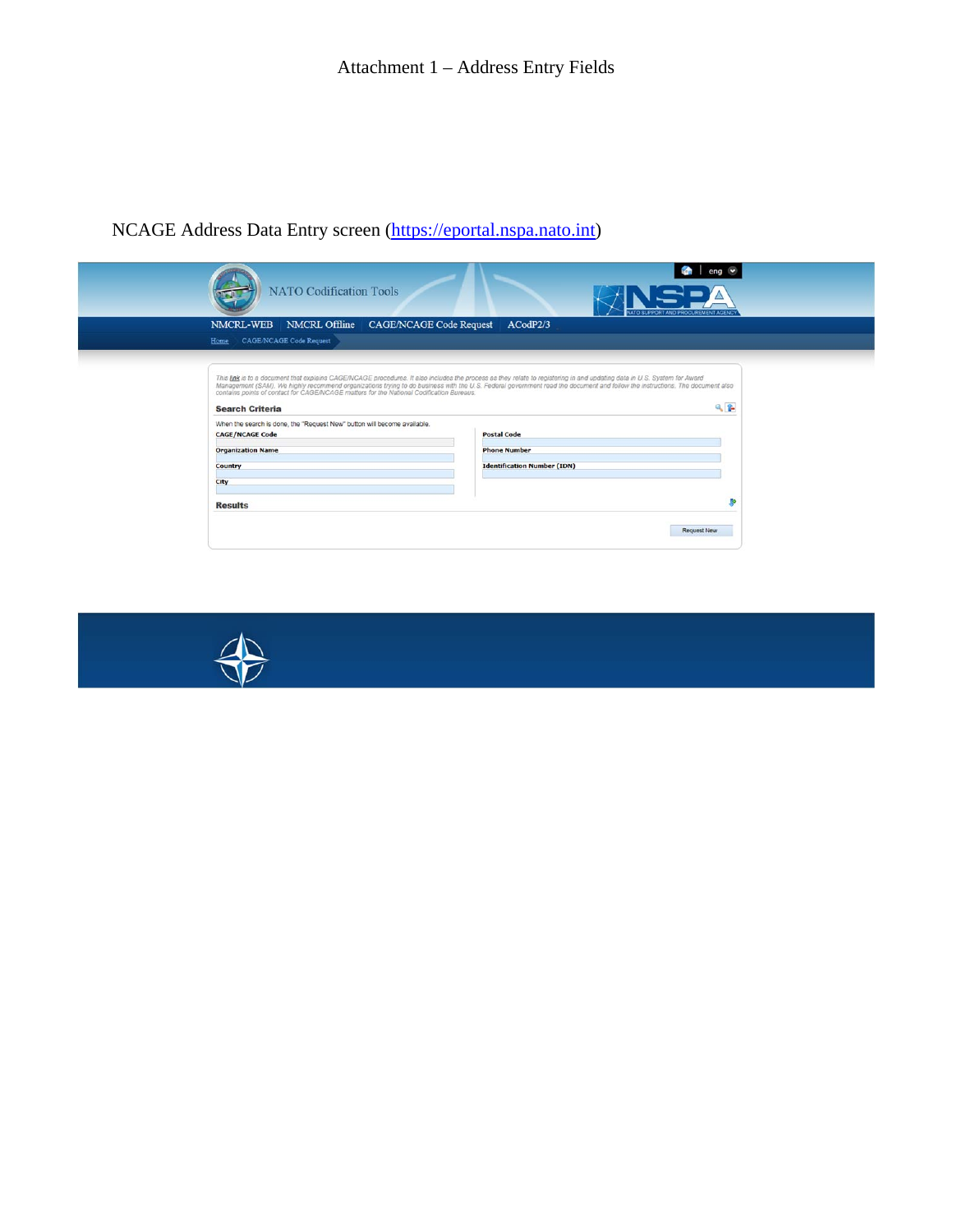Dun & Bradstreet Registration Data Entry (https://fedgov.dnb.com/webform)

|                         | <b>Decide with Confidence</b><br>D-U-N-S Number Request > Search > Enter Your Company Information >                                                                        |            |                                                                                          |
|-------------------------|----------------------------------------------------------------------------------------------------------------------------------------------------------------------------|------------|------------------------------------------------------------------------------------------|
|                         | <b>Request for New D-U-N-S Number</b>                                                                                                                                      |            |                                                                                          |
|                         | Any affiliated companies at the same address, will not be affected. If there are affiliated                                                                                |            |                                                                                          |
|                         | companies at the same address, please specify in the Notes section.<br>Complete the information below to obtain a new D-U-N-S Number for your company's physical location. |            |                                                                                          |
|                         | Note: All fields are required unless otherwise indicated.                                                                                                                  |            |                                                                                          |
|                         | <b>Company Name</b>                                                                                                                                                        |            |                                                                                          |
| $\overline{2}$          | Legal Name                                                                                                                                                                 |            |                                                                                          |
| $\overline{?}$          | Legal Structure                                                                                                                                                            | Select one | $\check{ }$                                                                              |
| $\overline{?}$          | Tradestyle Name 1 (optional)                                                                                                                                               |            |                                                                                          |
|                         | <b>Tradestyle Name 2</b>                                                                                                                                                   |            |                                                                                          |
|                         | Tradestyle Name 3                                                                                                                                                          |            |                                                                                          |
| $\overline{?}$          | Phone Number of Business (at the location listed below)                                                                                                                    |            |                                                                                          |
|                         | Physical Address (Postbok, Post Box and APO/FPO address not accepted)                                                                                                      |            |                                                                                          |
| $\overline{?}$          | Street                                                                                                                                                                     |            |                                                                                          |
| $\overline{\mathbf{z}}$ | City                                                                                                                                                                       |            |                                                                                          |
| $\overline{?}$          | State                                                                                                                                                                      |            |                                                                                          |
| $\overline{?}$          | Zip Code + 4/Postal Code                                                                                                                                                   |            |                                                                                          |
|                         | Country                                                                                                                                                                    | Select one | The Physical Address must<br>$\check{ }$<br>match the NCB and<br>NCAGE addresses exactly |